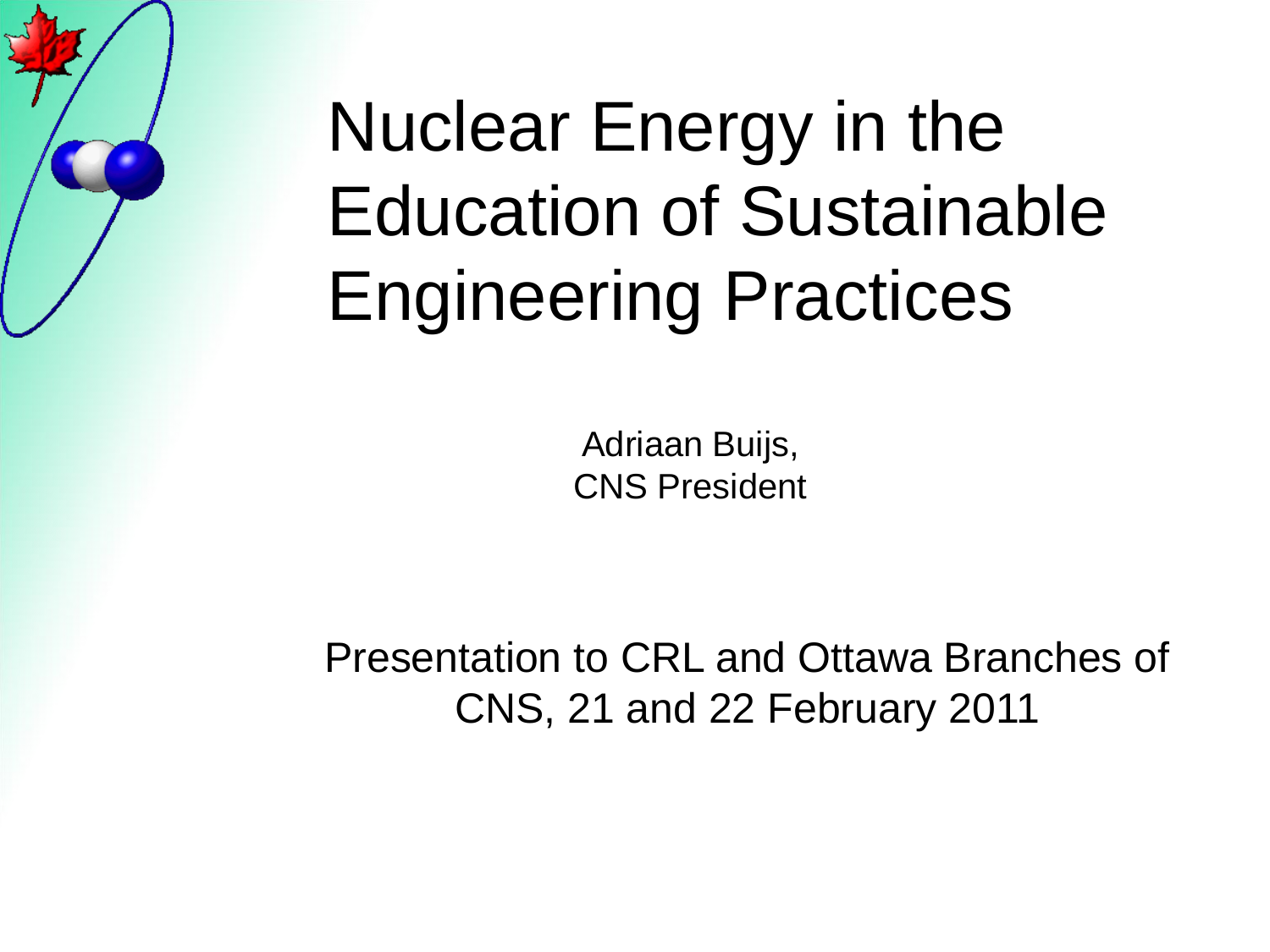#### **Outline**

- The Concept of Sustainability
- Three Case Studies
- Nuclear Power and Sustainability
- Engineering Education and **Sustainability**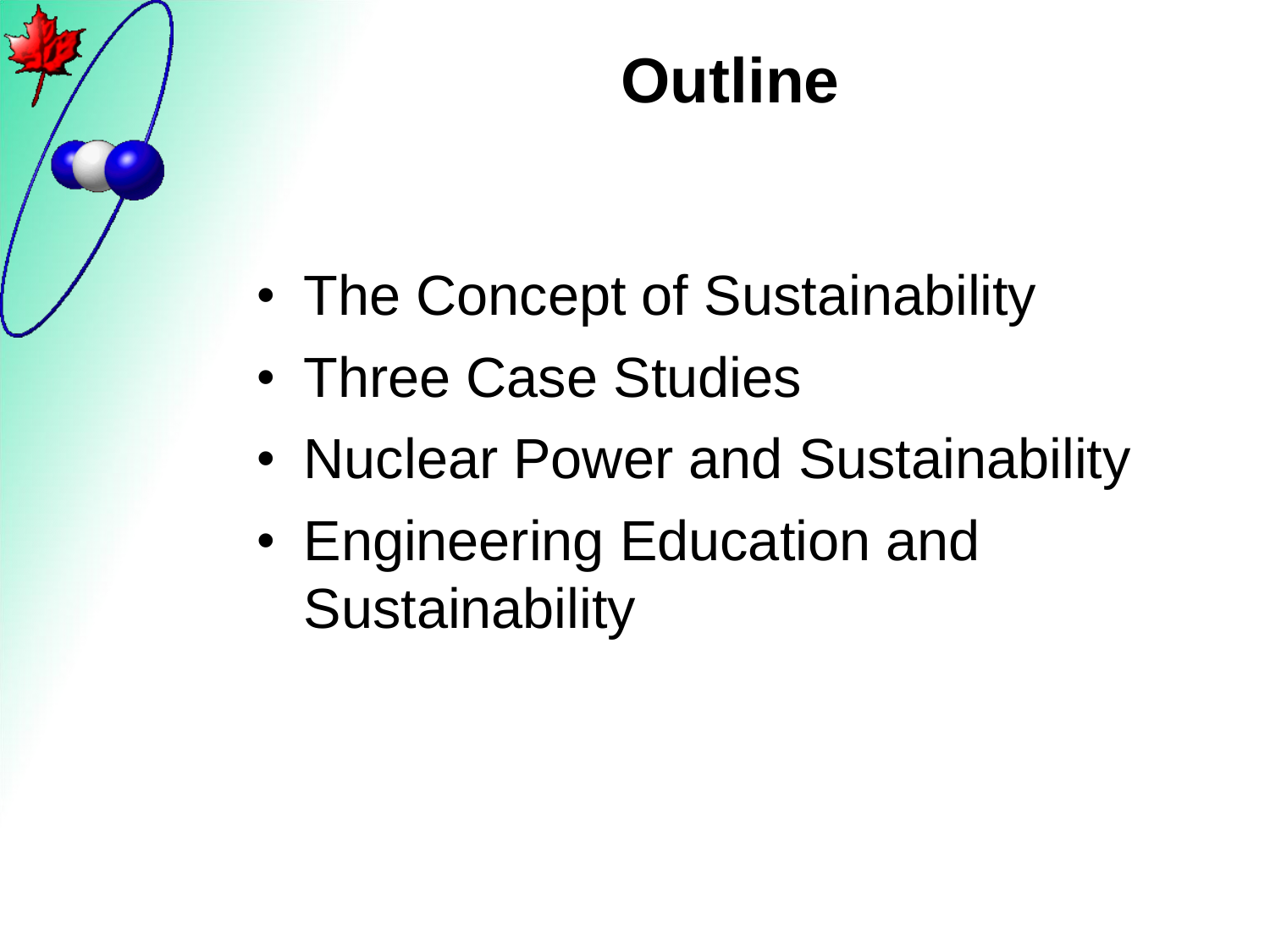## **Sustainability: a Definition**

Source: Wikipedia

Brundtland Commission of the United Nations, March 20, 1987:

"Sustainable development is development that meets the needs of the present without compromising the ability of future generations to meet their own needs."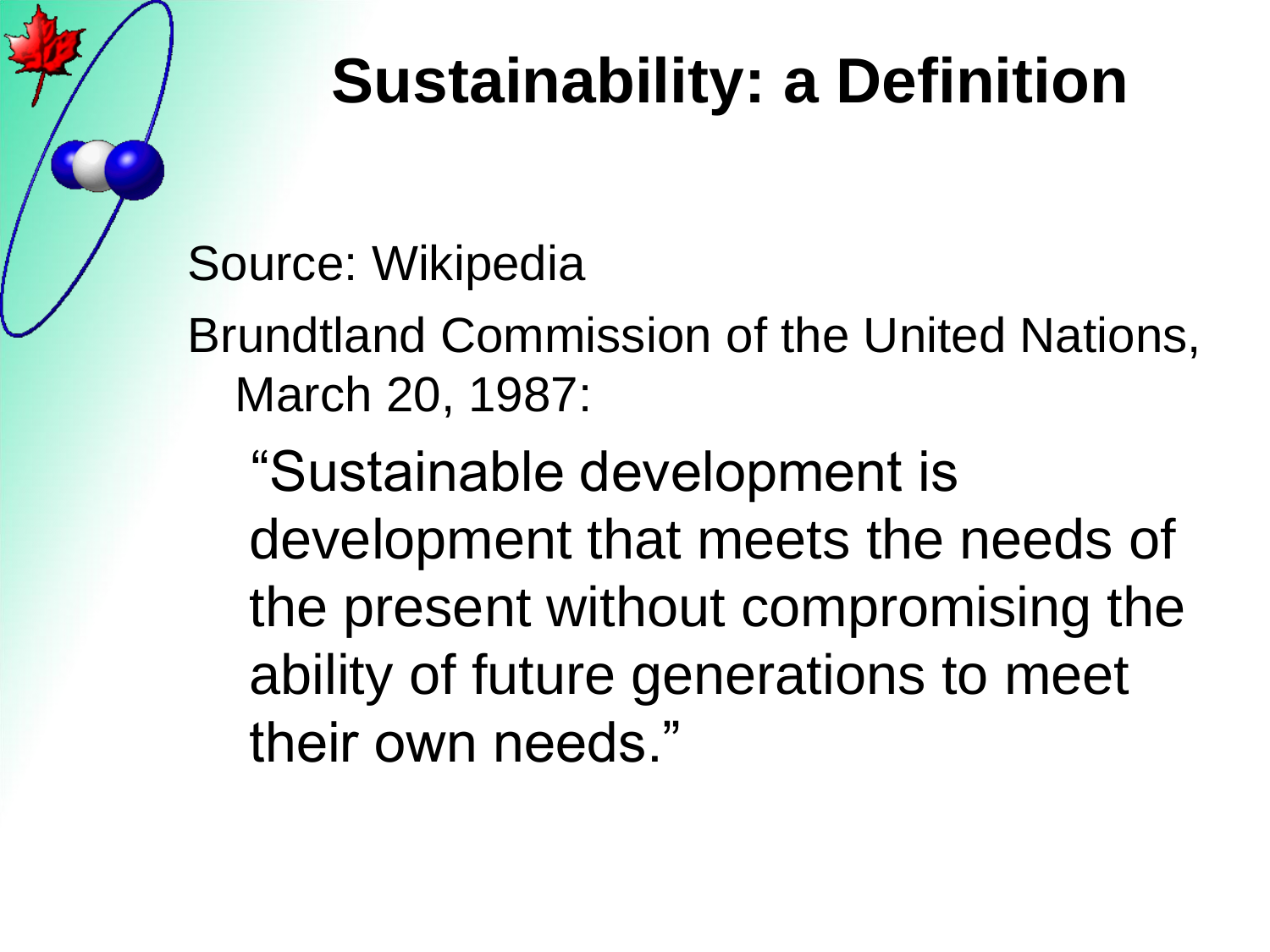

# **Sustainability: Perceptions**

- Wikipedia:
	- Sustainability is perceived, at one extreme, as nothing more than a feelgood buzzword with little meaning or substance, [refs]
	- but, at the other, as an important but unfocused concept like "liberty" or "justice". [refs]
	- It has also been described as a "dialogue of values that defies consensual definition". [refs]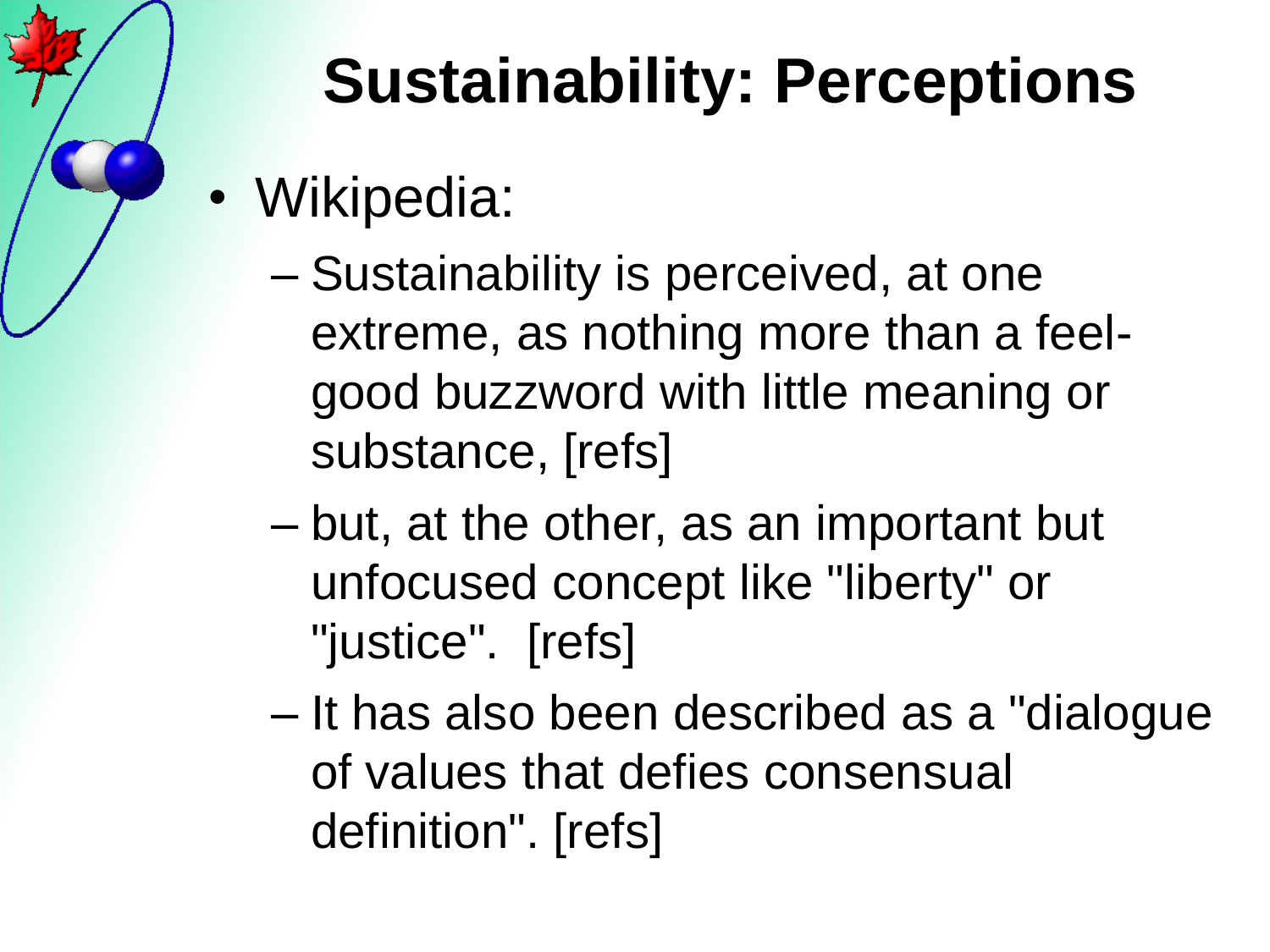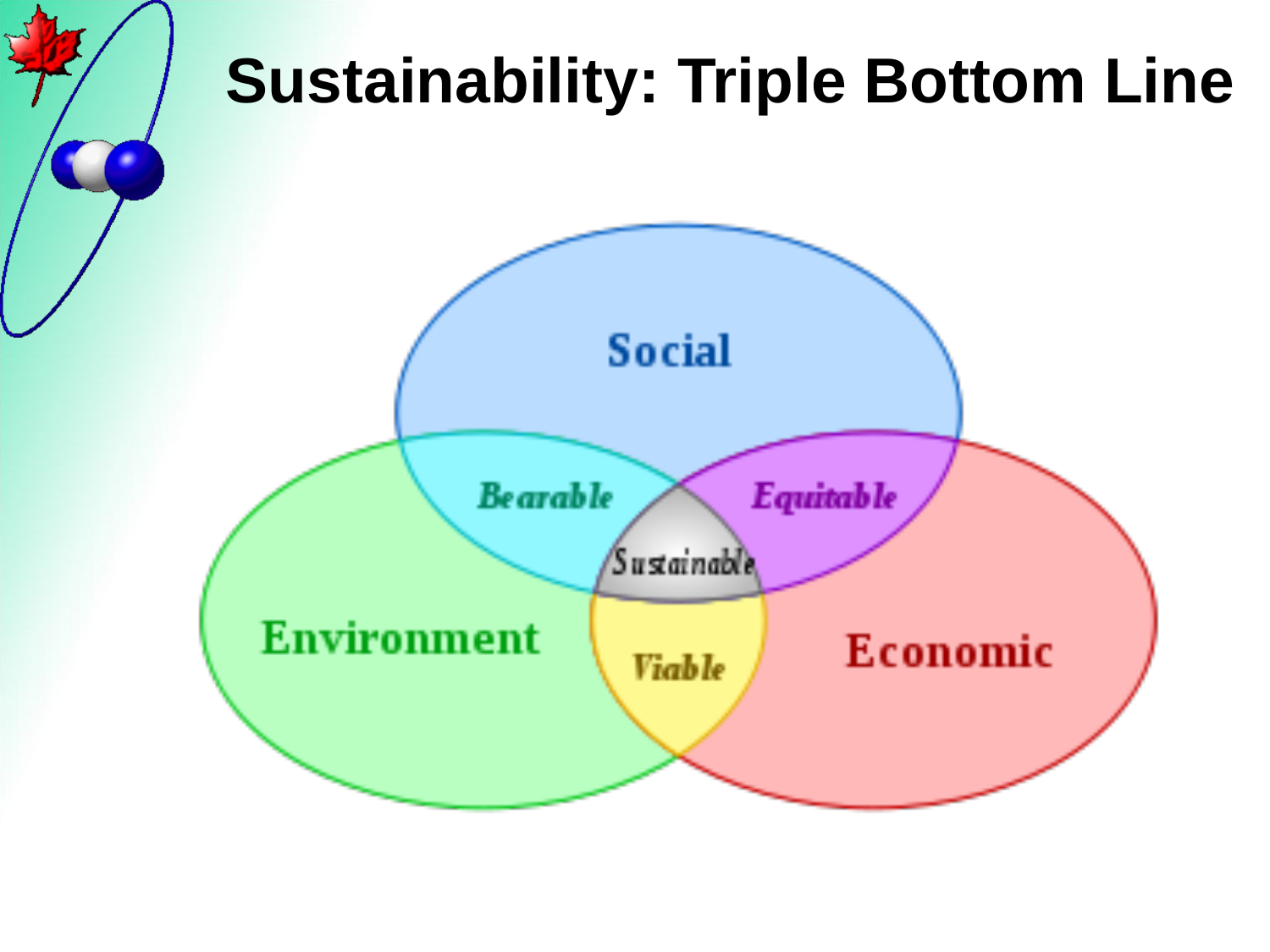#### **Sustainability and Other Concepts**

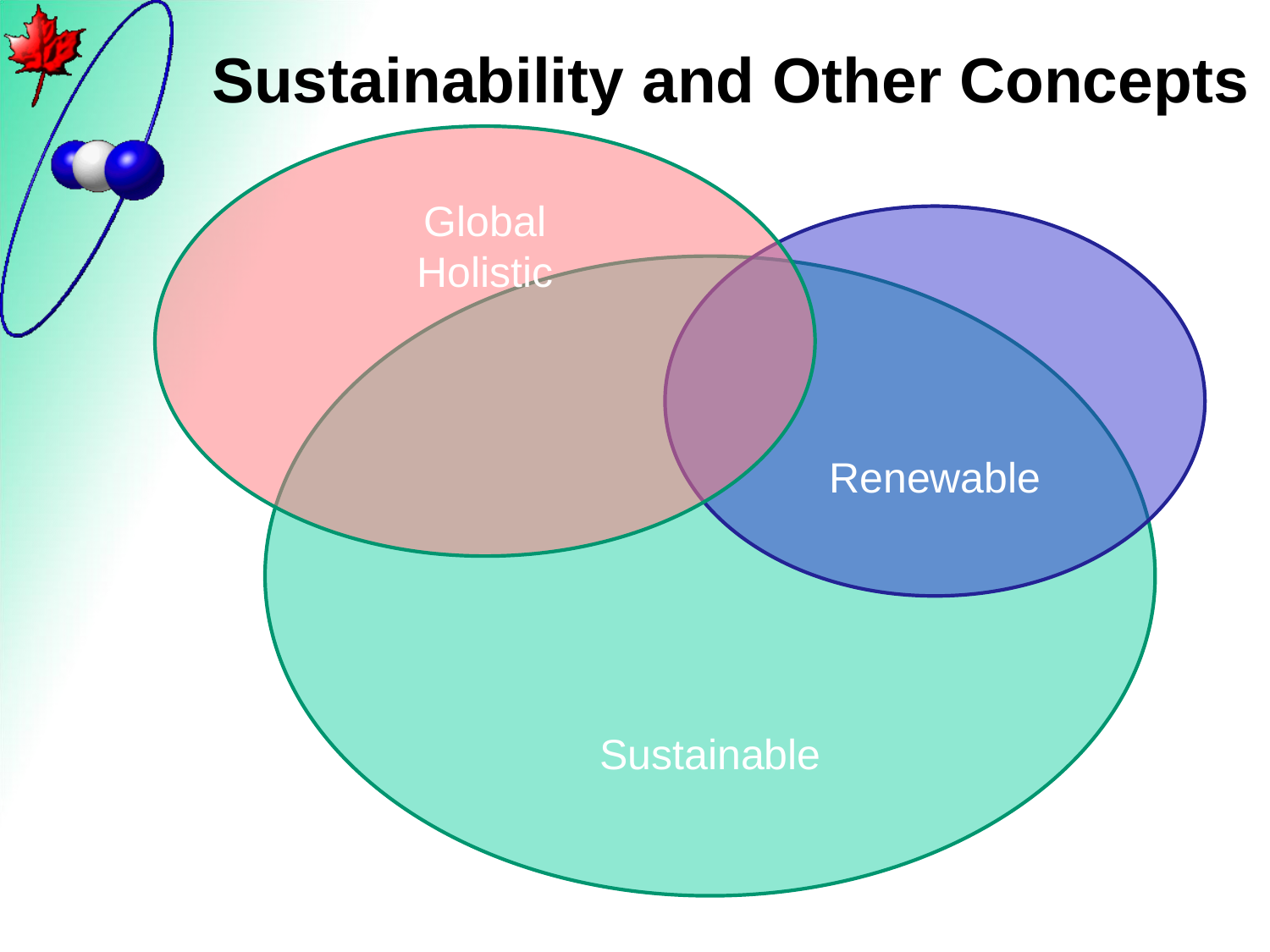

# **Sustainability: Energy Supply**

- Only one aspect of Sustainability;
- Issues:
	- Supply
	- Environmental Impact
	- Social Impact
	- Economics
- Footnote: population growth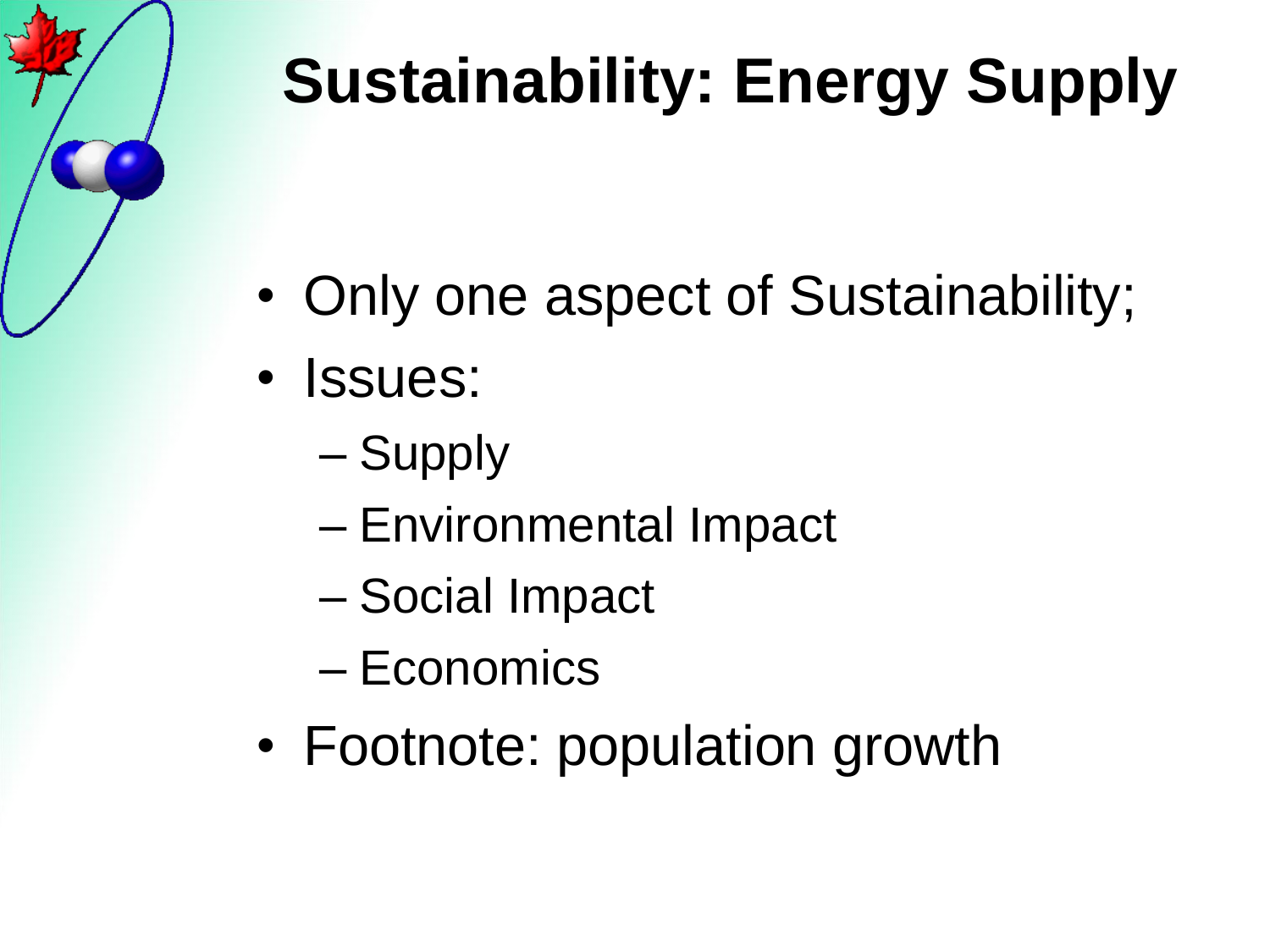#### **Case Studies**

#### • WWF

THE ENERGY REPORT: 100% RENEWABLE ENERGY BY 2050 WWF.panda.org

- David MacKay "Sustainable Energy - Without the Hot Air" WWW.WithoutHotAir.com
- CNS

"A Potential Strategy for Sustainable Energy in Canada" In preparation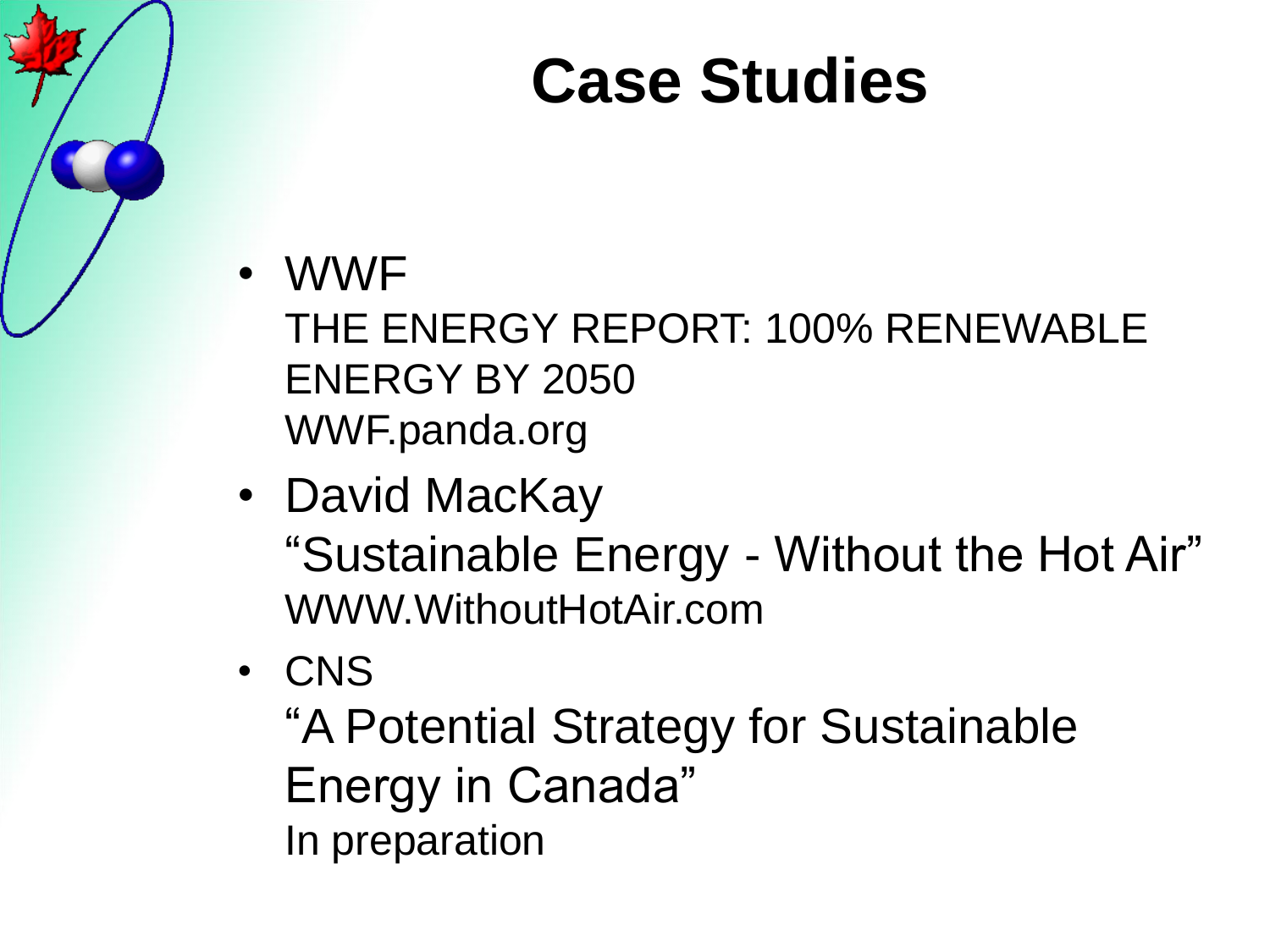#### **Case Studies: WWF**

"By 2050, we could get all the energy we need from **renewable** sources. This report shows that such a transition is not only possible but also cost-effective, providing energy that is affordable for all and producing it in ways that can be **sustained** by the global economy and the planet. The transition will present significant challenges, but I hope this report will inspire governments and business to come to grips with those challenges and, at the same time, to move boldly to bring the **renewable** economy into reality. There is nothing more important to our ability to create a **sustainable** future."

James P. Leape, Director General WWF International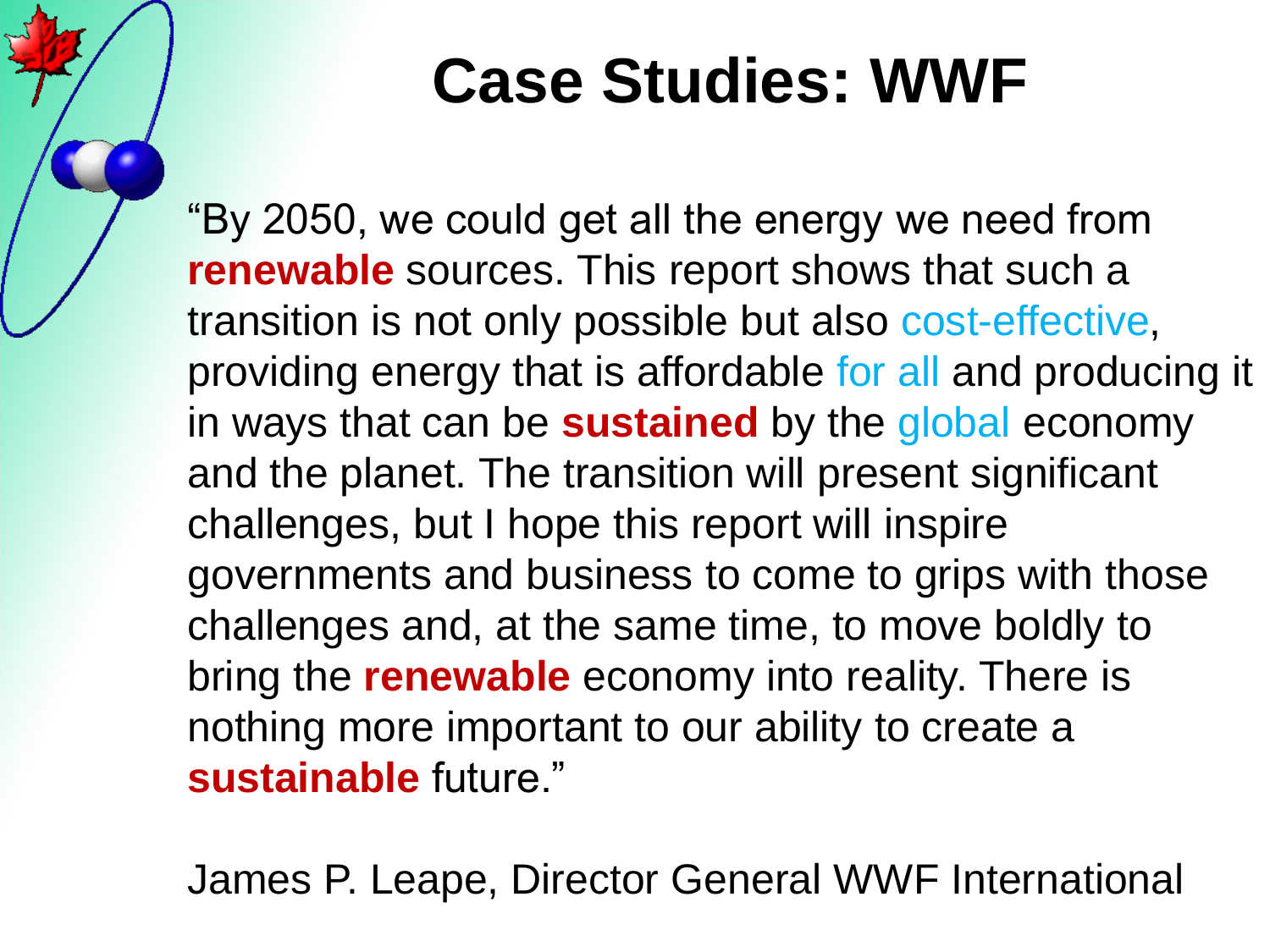#### **Case Studies: WWF**



Figure  $4 - 2$ Global energy supply in the Scenario, split by source. (\*Complementary fellings include the sustainable share of traditional biomass use. $^{25}$ )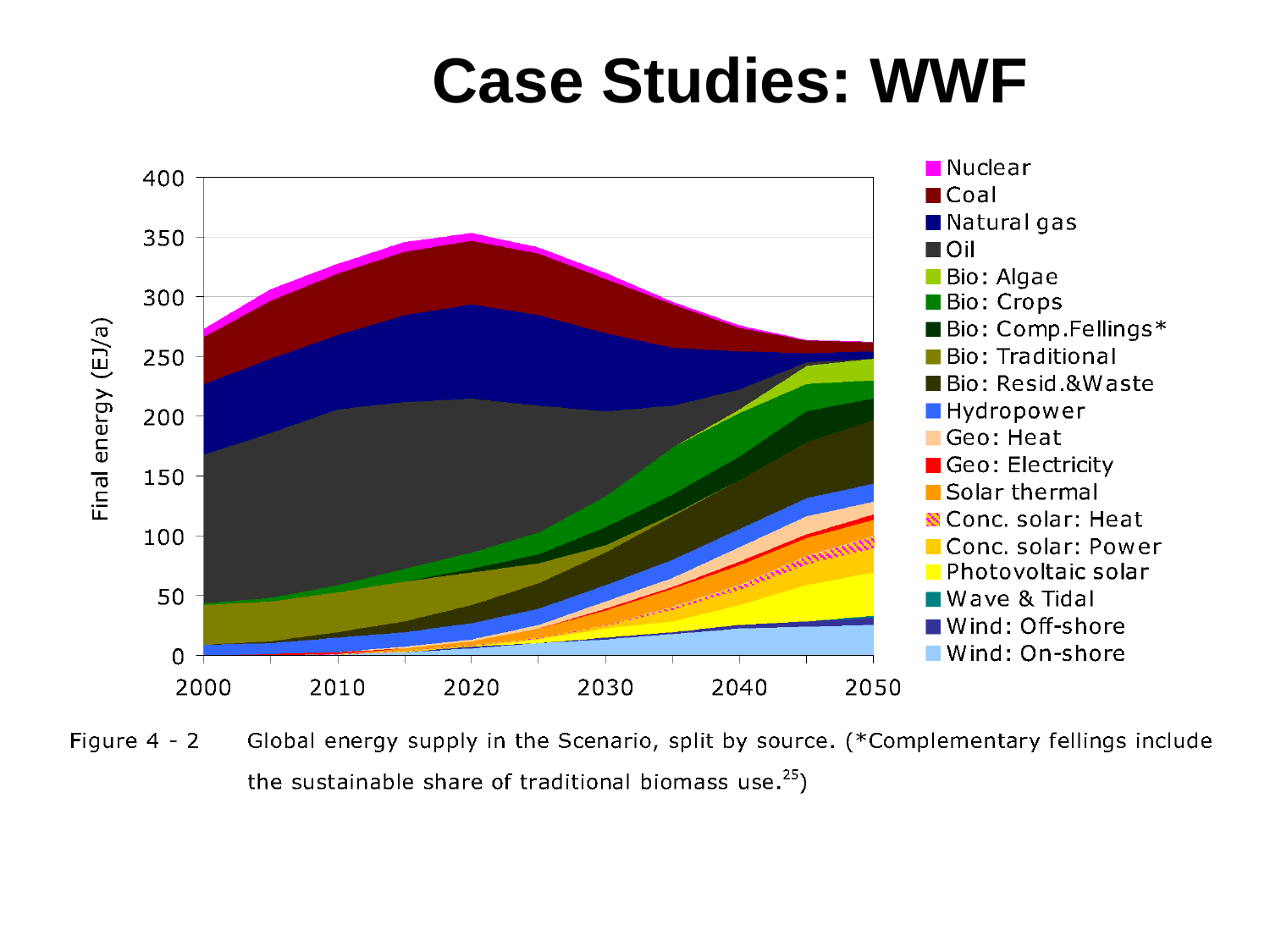#### **Case Studies: WWF**

#### "Nuclear is an unethical and expensive option"

For some, nuclear power is seen to be a part of the solution to the energy crisis. It produces large-scale electricity with low carbon emissions – although mining and enriching uranium is very energy intensive. But we cannot escape the reality that nuclear fission produces **dangerous waste** that remains highly toxic for thousands of years – and there is nowhere in the world where it can be stored safely. The United States and Germany alone have accumulated more than 50,000 and 12,000 tonnes respectively, of highly radioactive waste which has not yet been disposed of securely. According to the U.S. Environmental Protection Agency, it will be at least 10,000 years before its threat to public health is substantively reduced.

Equally troubling, the materials and technology needed for nuclear energy can also be used to produce **nuclear weapons**. In a politically unstable world, spreading nuclear capability is a dangerous course to take.

Nuclear is no "easy" technology. It requires a highly sophisticated and trained staff, and only works on a **large scale**, providing power around the clock. It is certainly not a viable way to provide electricity for the 1.4 billion people whom are currently denied it, many of whom live in remote places in fragile states.

Nuclear power is also an **extremely expensive** option.

"…" all on one page.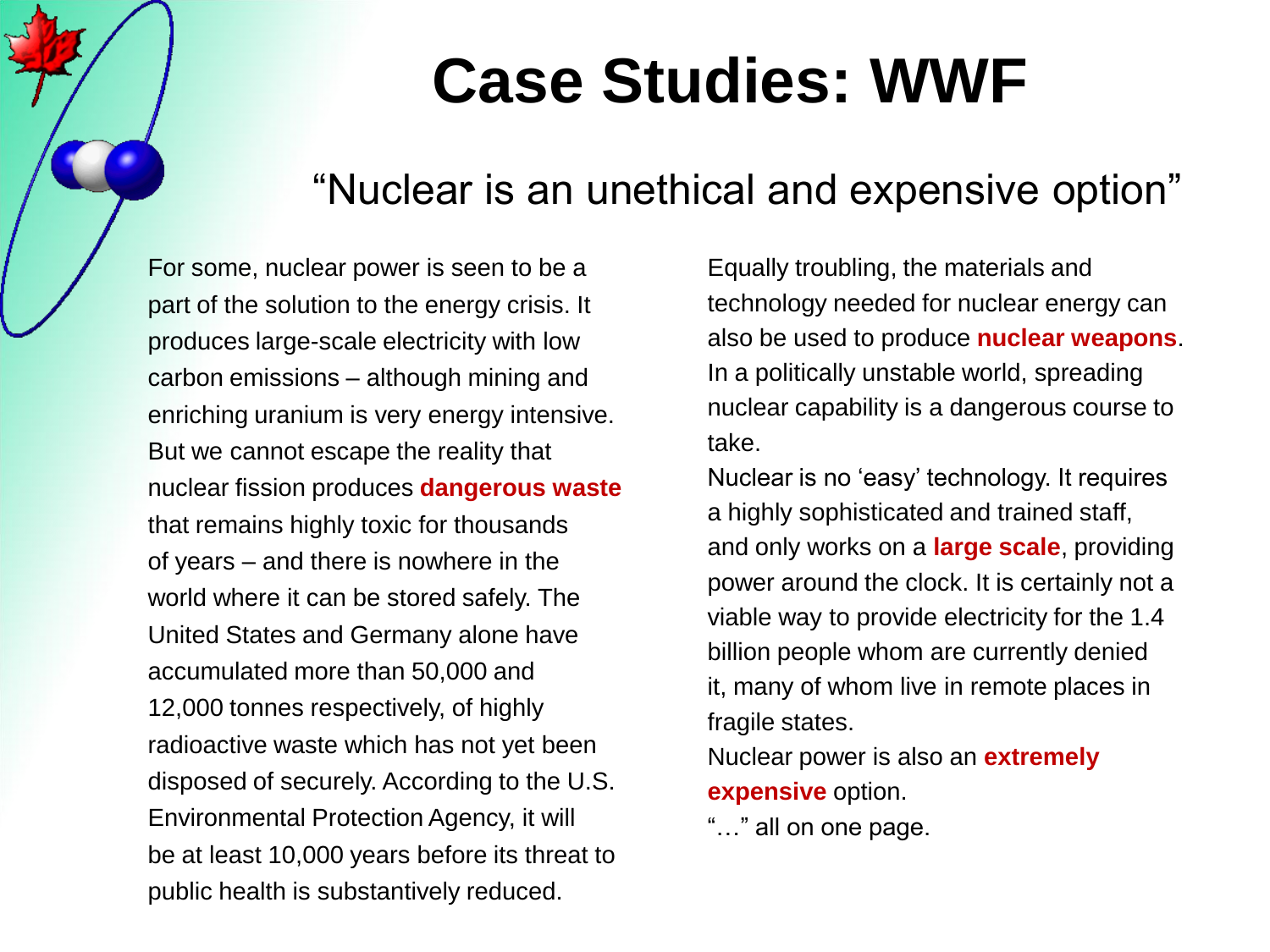

I'm concerned about cutting UK emissions of twaddle – twaddle about sustainable energy. Everyone says getting off fossil fuels is important, and we're all encouraged to "make a difference," but many of the things that allegedly make a difference don"t add up.

Twaddle emissions are high at the moment because people get emotional (for example about wind farms or nuclear power) and no-one talks about numbers. Or if they do mention numbers, they select them to sound big, to make an impression, and to score points in arguments, rather than to aid thoughtful discussion.

This is a straight-talking book about the numbers. The aim is to guide the reader around the claptrap to actions that really make a difference and to policies that add up.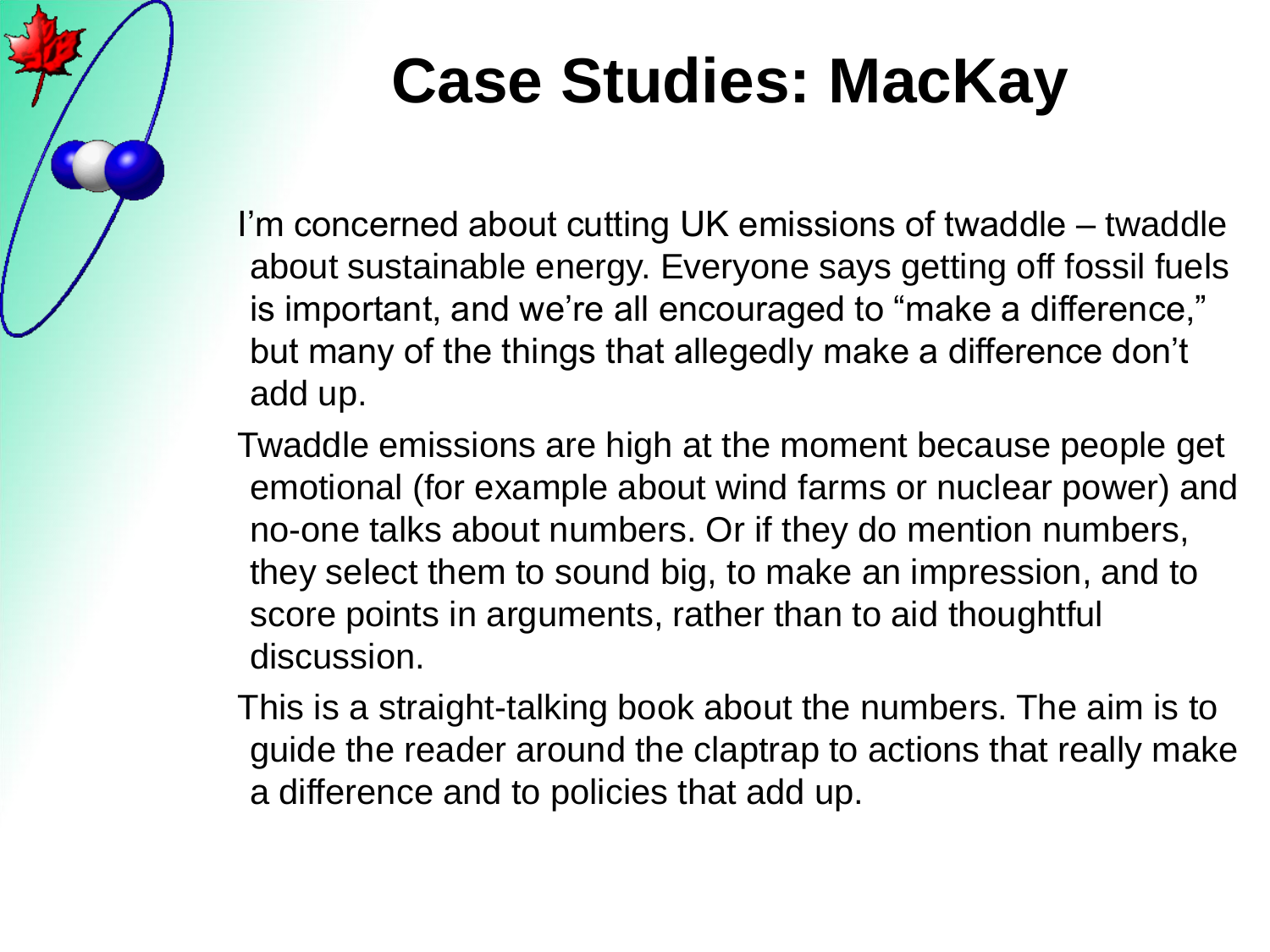- Applies to UK only;
- Considers every possible
	- source of energy,
	- storage of energy,
	- sink of energy.
- Motto: "Numbers, not adjectives"
- Pays little attention to economics;
- Dedicates 16 pages to Nuclear energy, including fusion.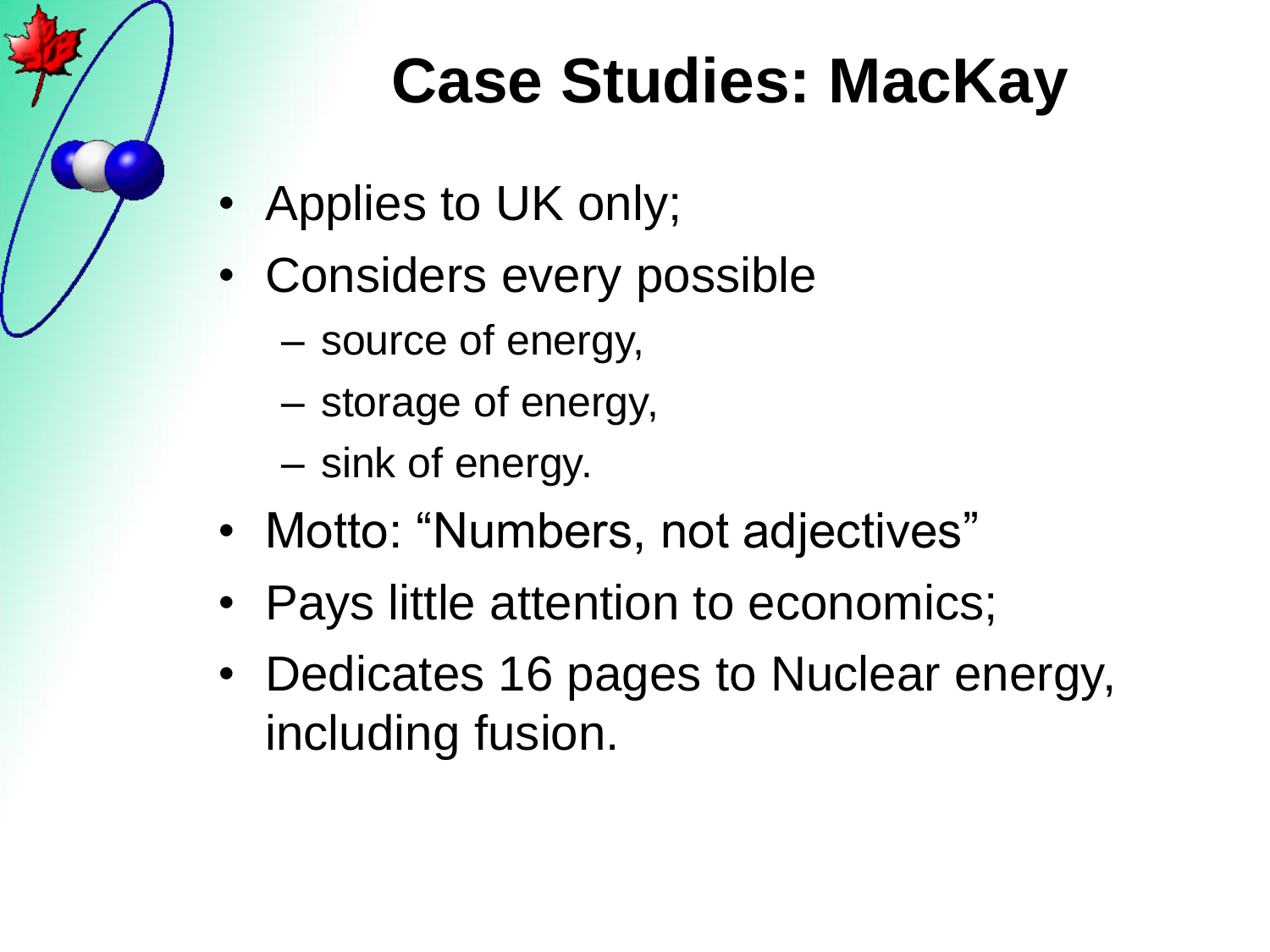

- "We could invest in nuclear fission. Is current nuclear technology "sustainable"? Is it at least a stop-gap that might last for 100 years?"
- Provides 5 possible plans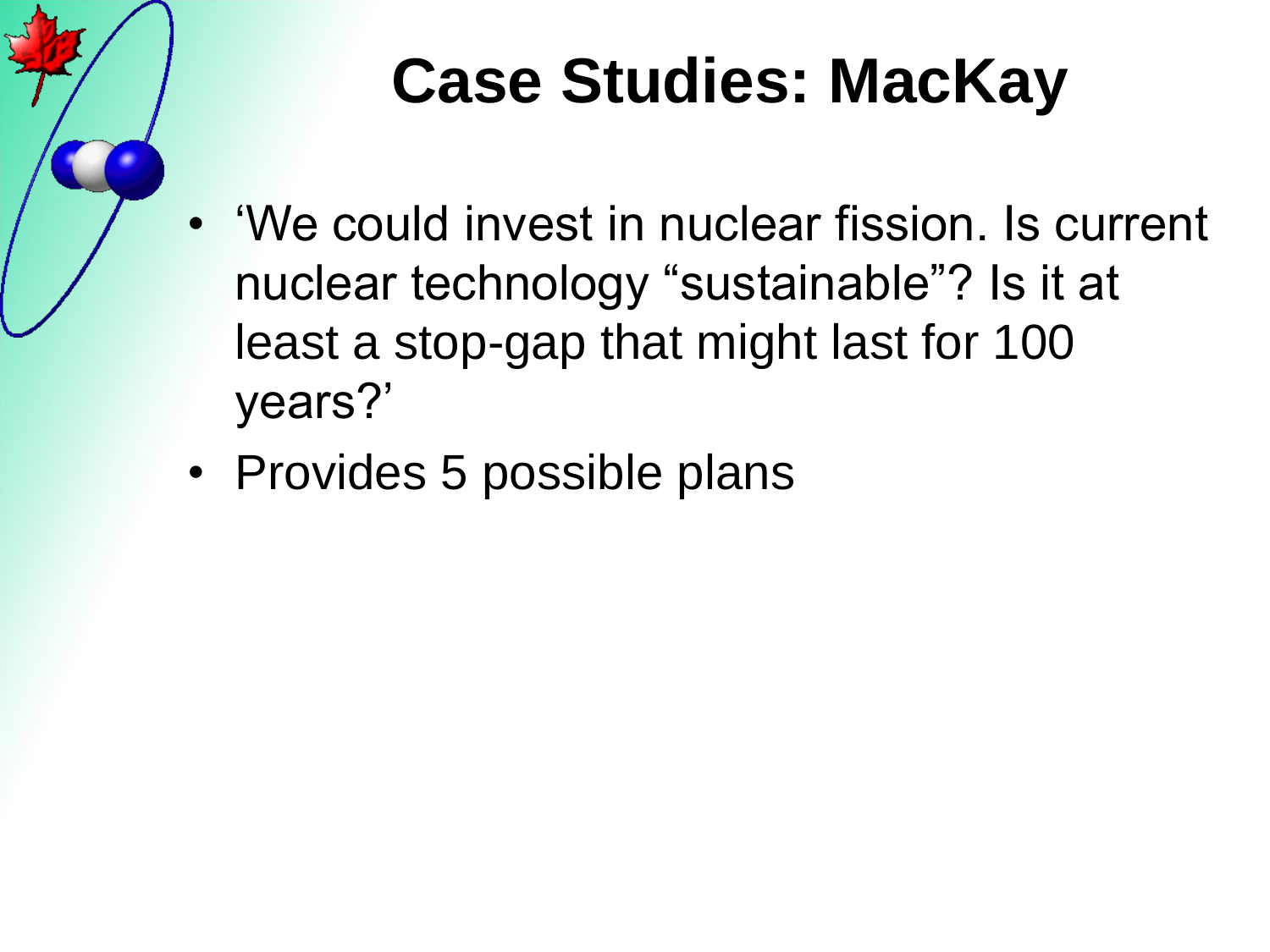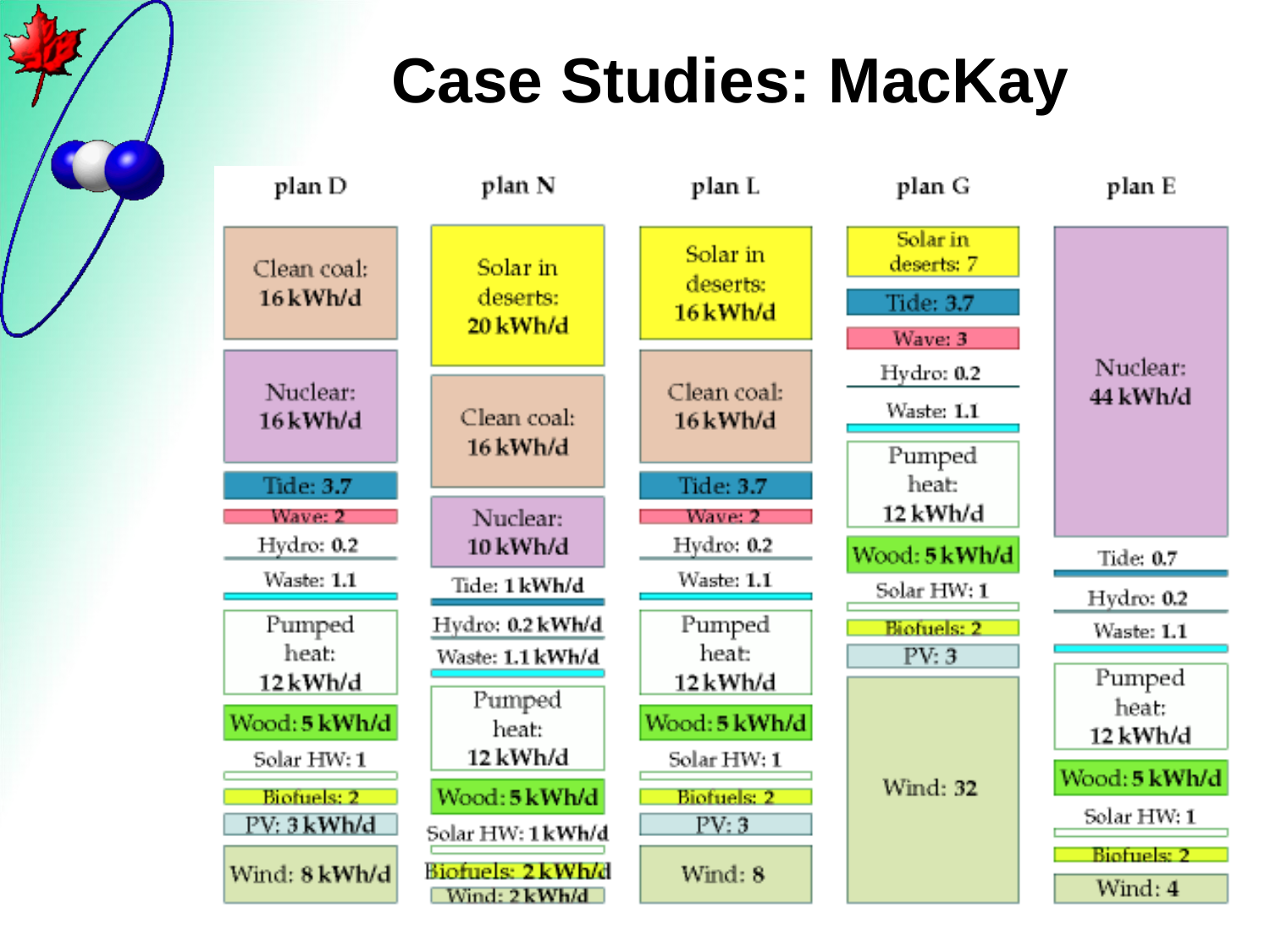

# **Case Studies: CNS**

• Position Paper in preparation by Blair Bromley.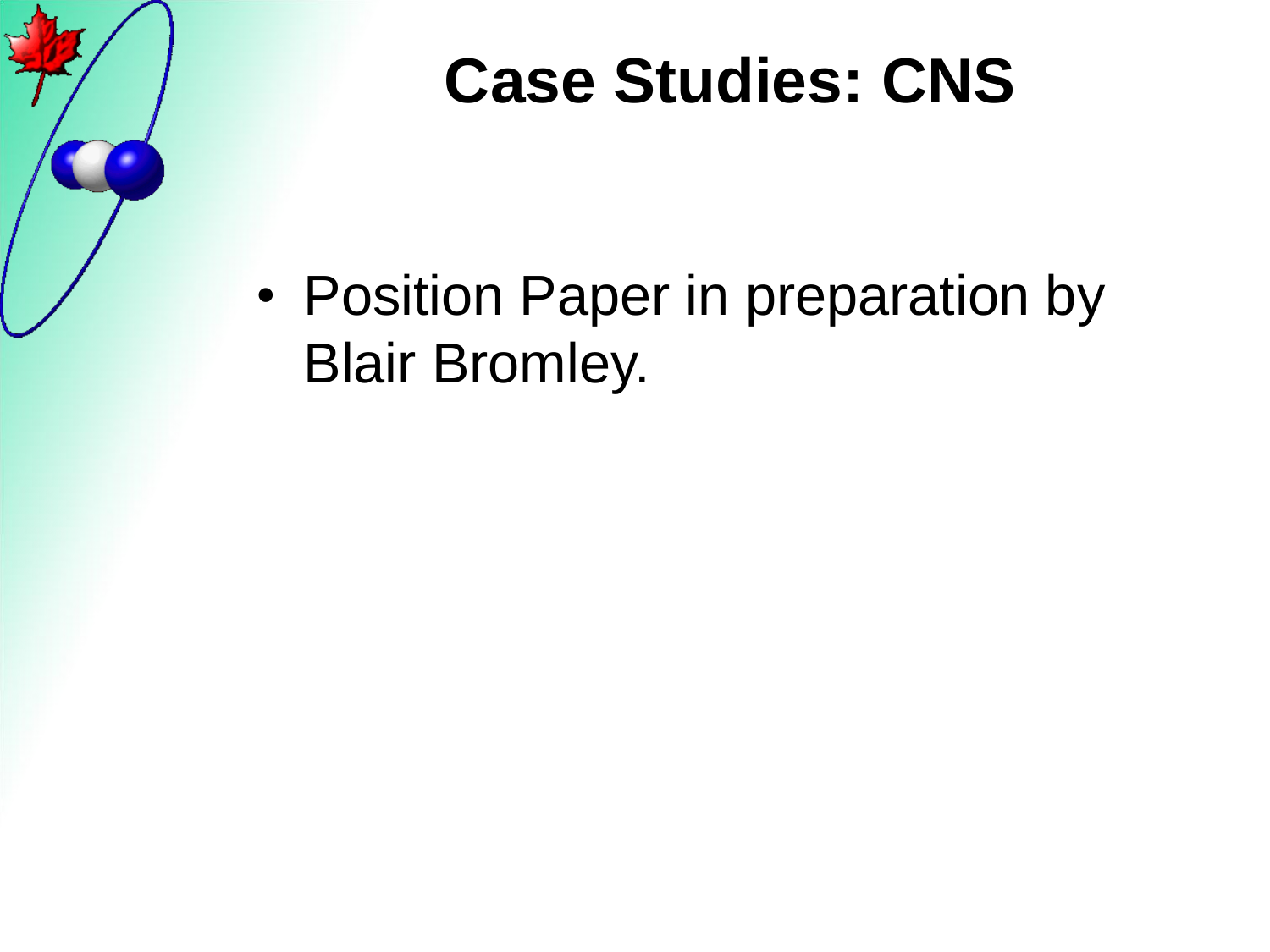- Need to check nuclear power against definition of sustainability and the triple bottom line:
	- Current needs;
		- ▶50% of Ontario's current electricity supply
	- Future needs:
		- Supply limited (not renewable) but large
		- **≻Breeder reactors**
		- >Thorium-based fuel
		- Recovered uranium
		- **≻Spent fuel**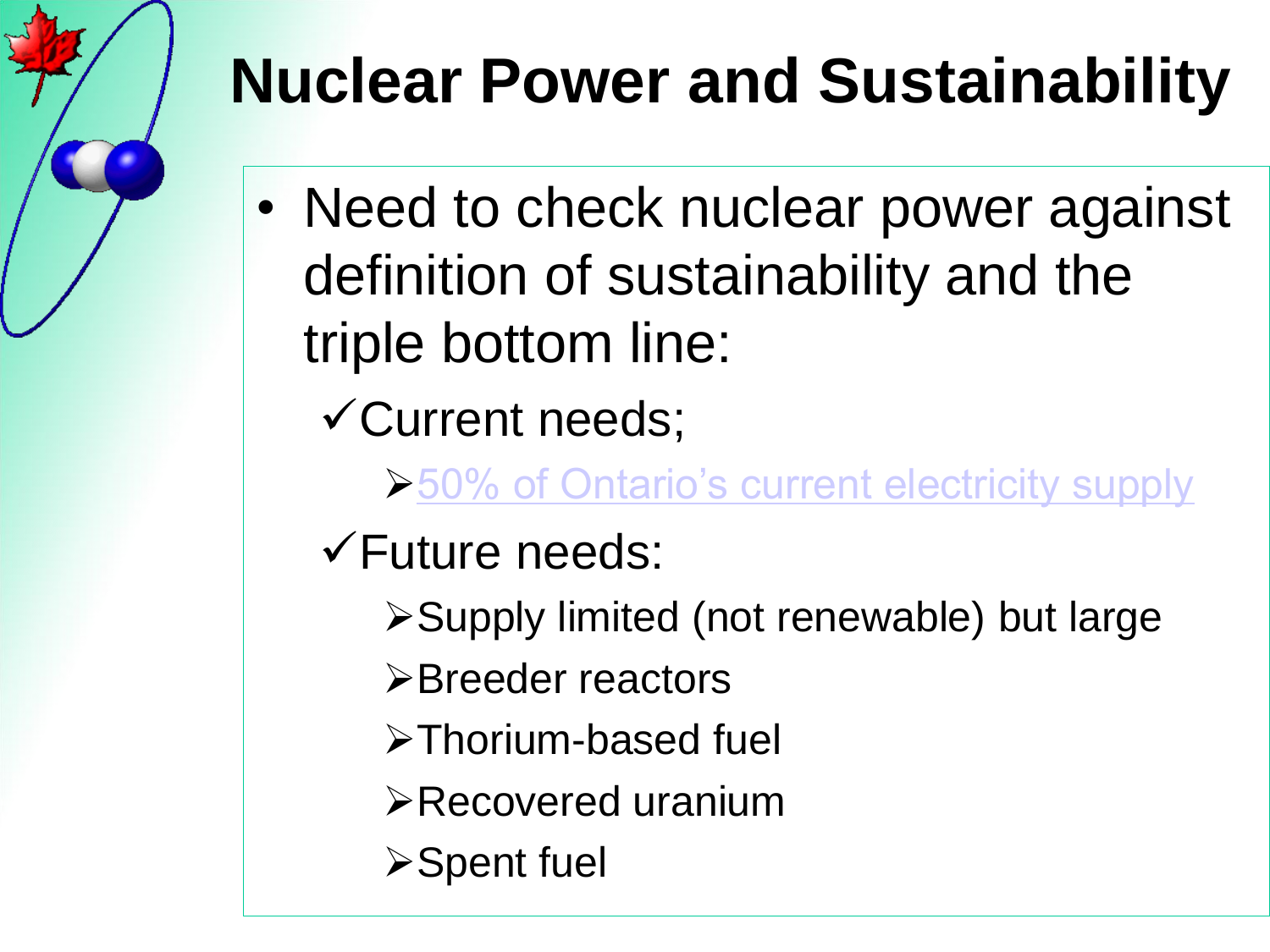#### **CANDU Advanced Fuel Cycles**

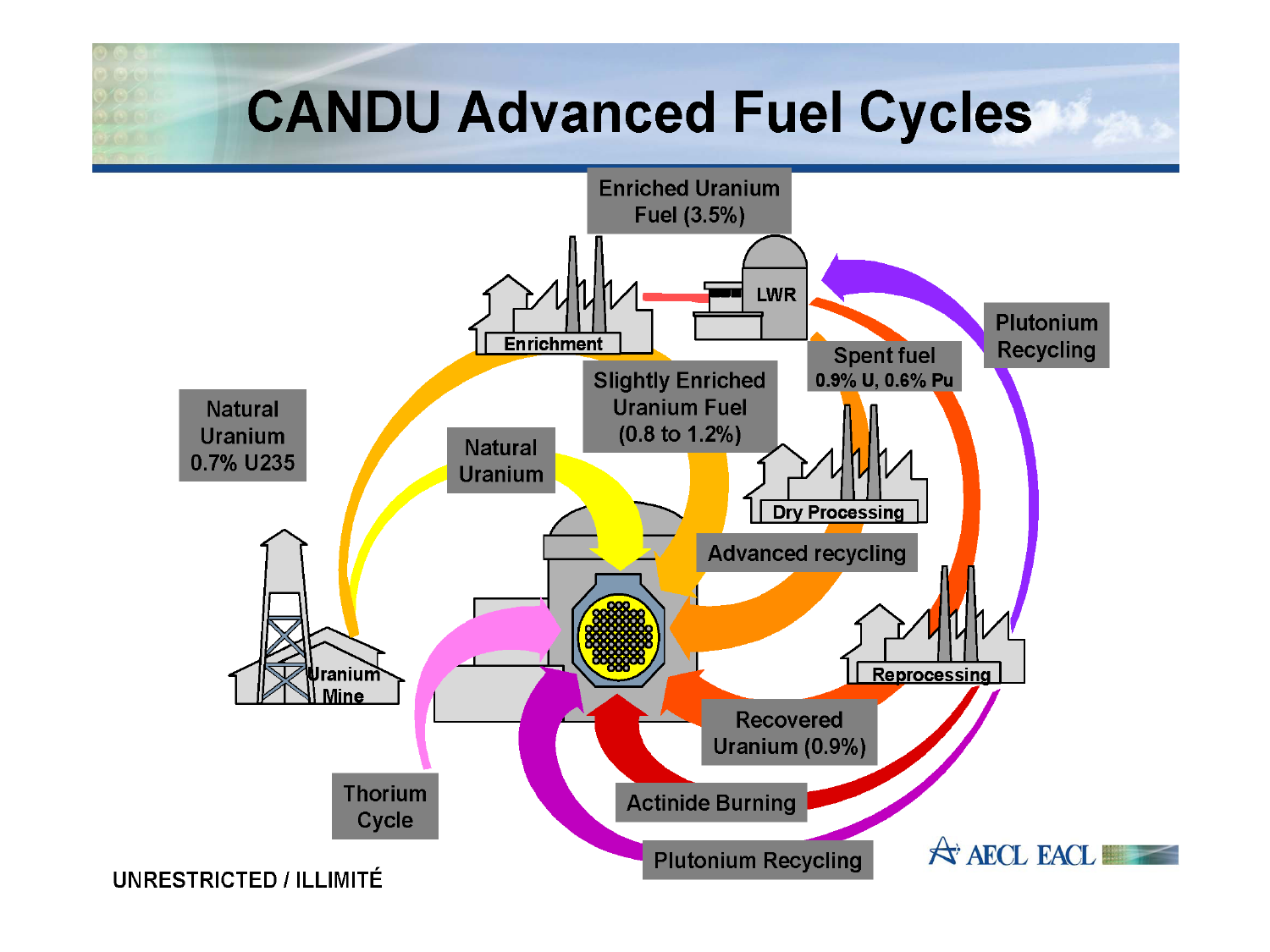

- Triple bottom line
- Economic
	- $\checkmark$  Not "too cheap to meter", but competitive;
	- Need to include all costs
	- Cradle to cradle
- Environment
	- $\checkmark$  Low on  $CO<sub>2</sub>$
	- $\checkmark$  Spent fuel management technically feasible
	- Cradle to cradle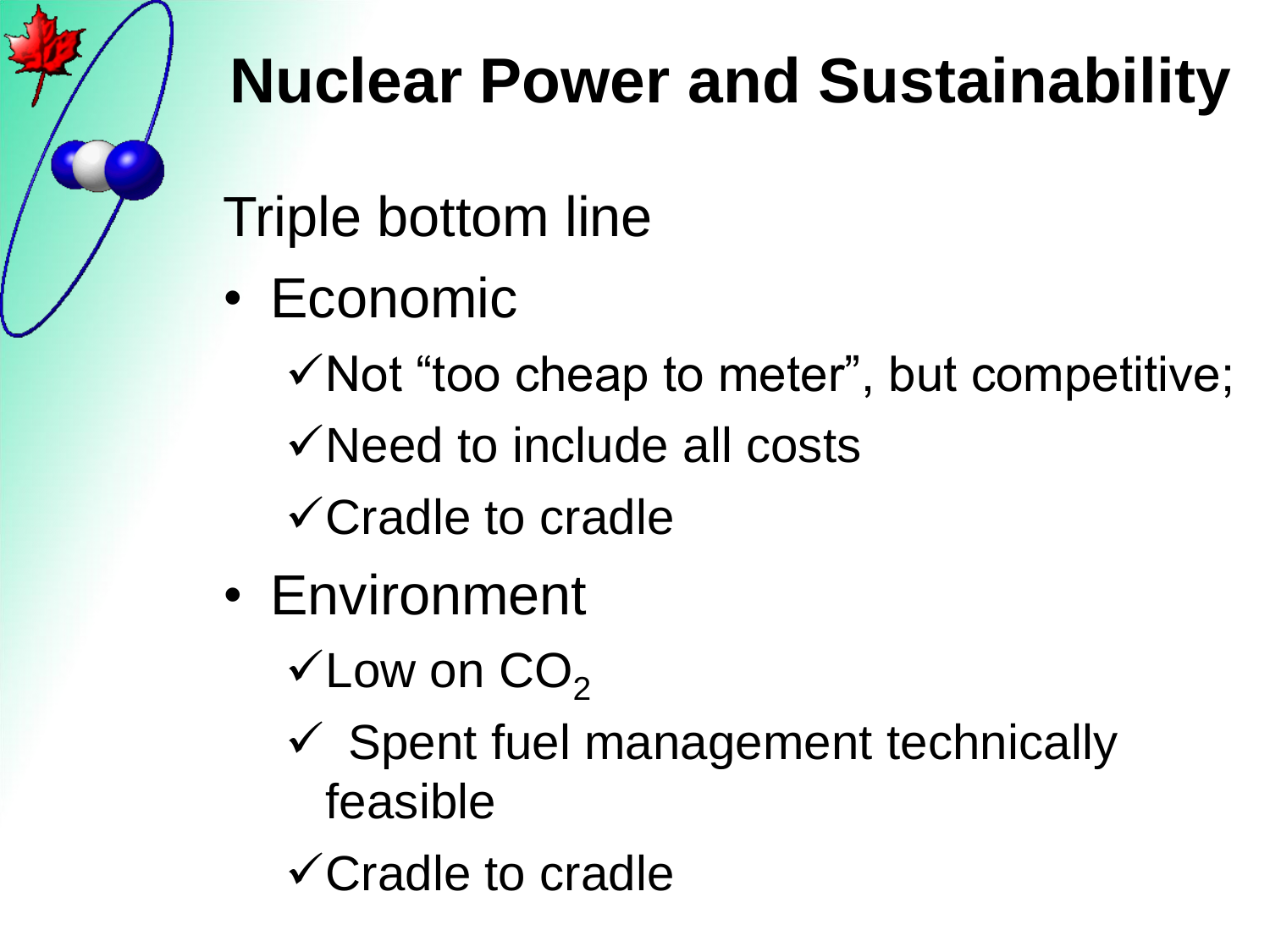Triple bottom line continued

- Social
	- √ Non-Proliferation. Needs to be managed in any case.
	- $\sqrt{ }$  Access to nuclear power for all.
	- $\sqrt{1}$  Acceptance; not a societal issue in the sense of sustainability, but an issue that needs to be addressed.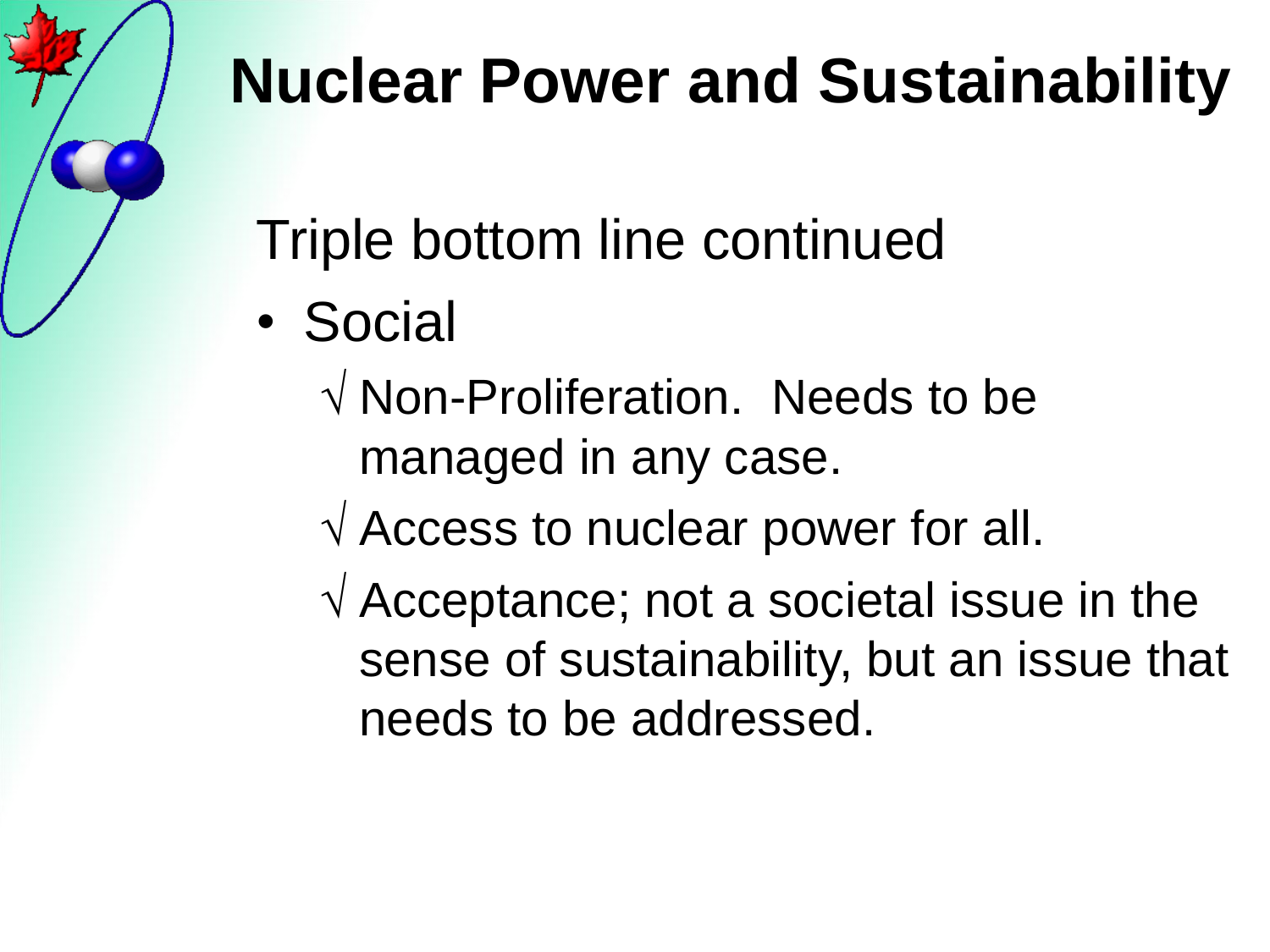- Sustainability is a useful concept, threatened by ideology;
- Nuclear power is clearly part of a practical sustainable development;
- CANDU reactors are especially well suited.
- There is a strong need to stay on message:
	- Proper definition of sustainable, not to be confused with renewable;
	- Why nuclear power must be part of it.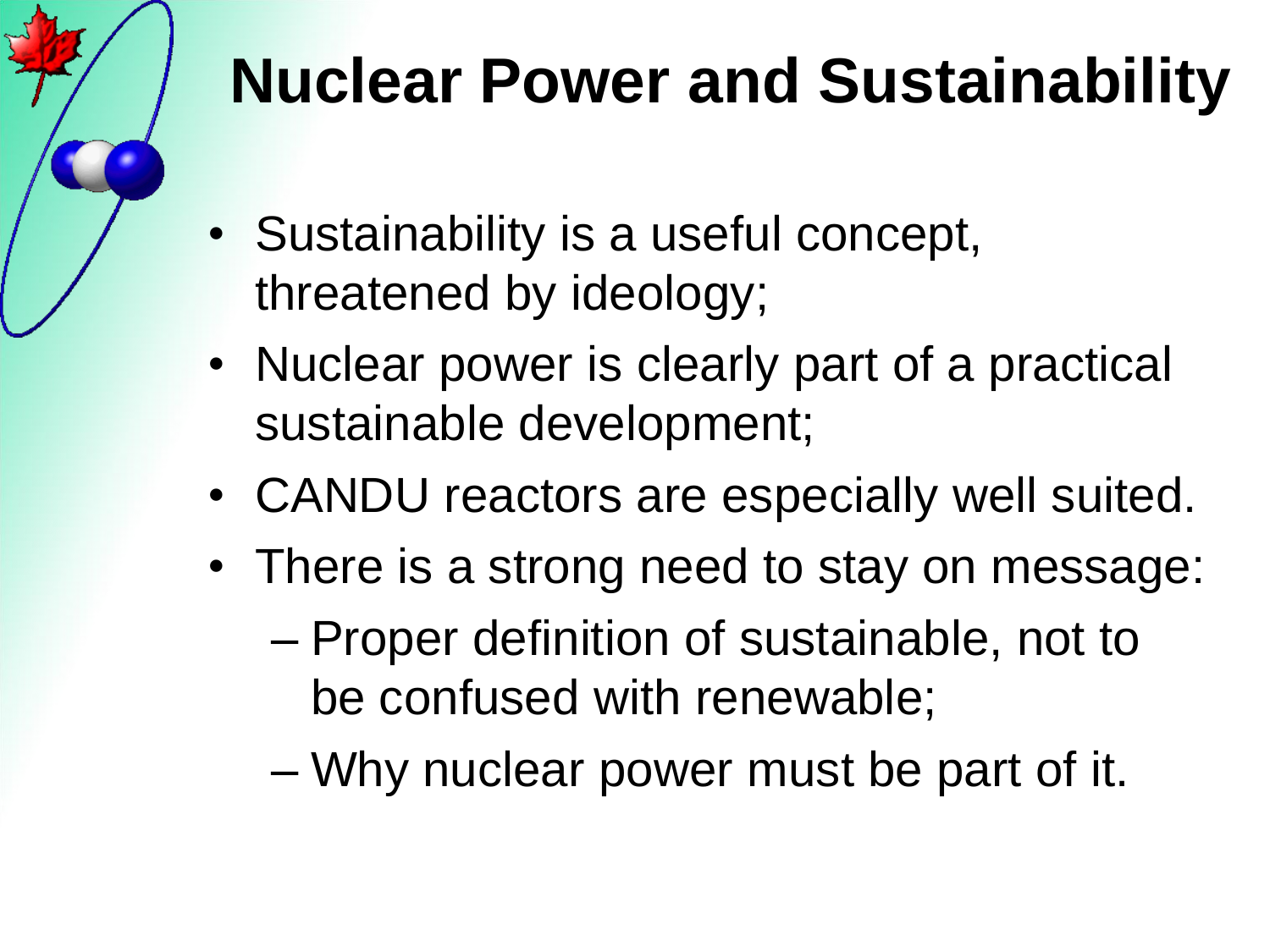

- Most universities have a sustainability program.
- Some mention nuclear, some don't.
- As engineering is considered to be building the future, McMaster University decided to integrate sustainability in the engineering program.
- McMaster Engineering program is built around **Attributes**
- Upon graduation, students must have demonstrated to have these attributes.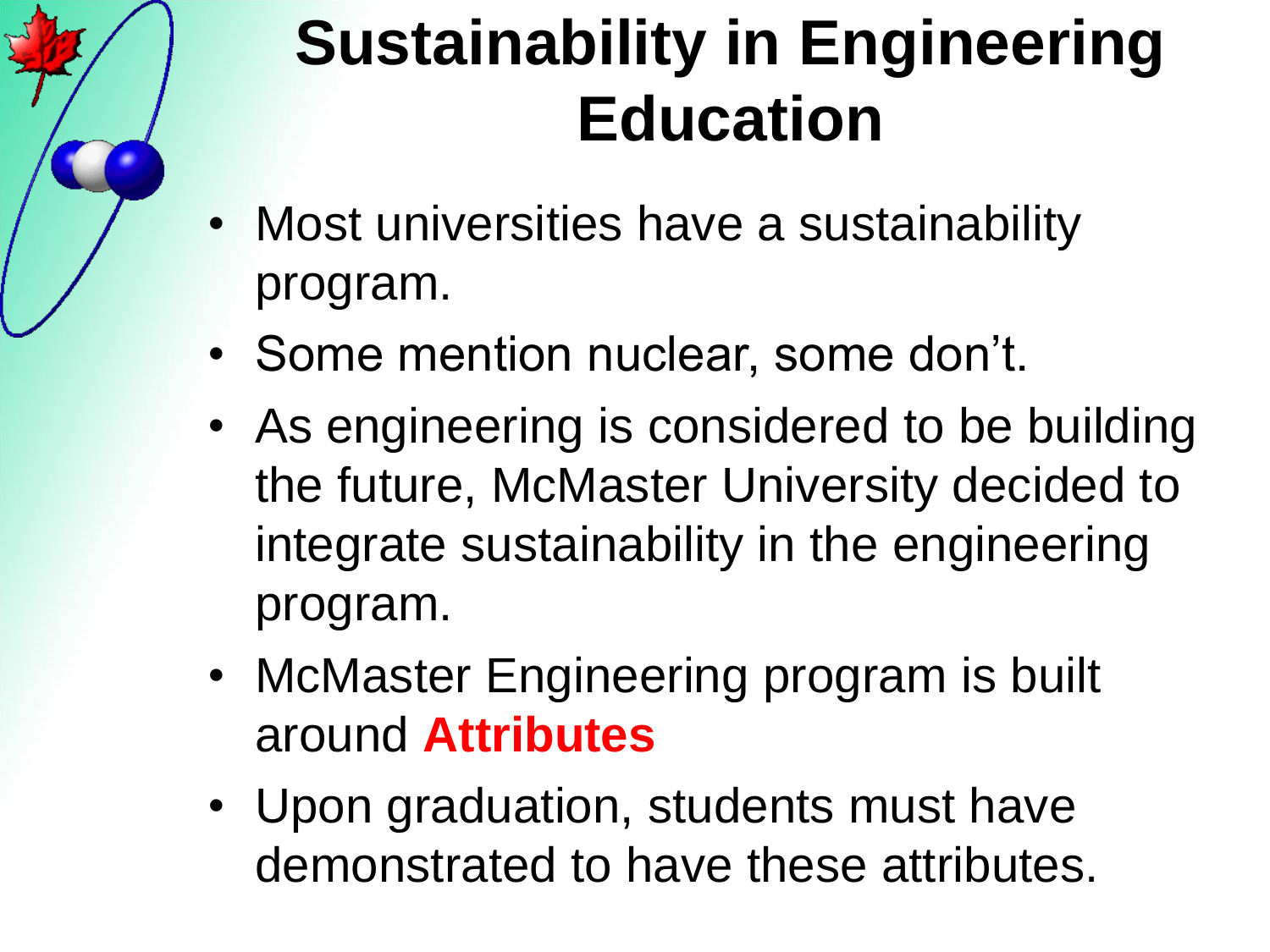## **Sustainability in Engineering Education**

- A<sup>ttributes</sup> are divided in the set of  $\mathcal{A}$ • Secalled Secalled Secalled Secalled Secalled Secale Secale 2013 • Competencies and certain levels, and the second of the second second second second second second second second second second second second s **Taxon** • See [here](Bloom.pdf) Understand • Competencies are identified in the engineering Remember • The degree audit ensures that all
	- competencies are acquired.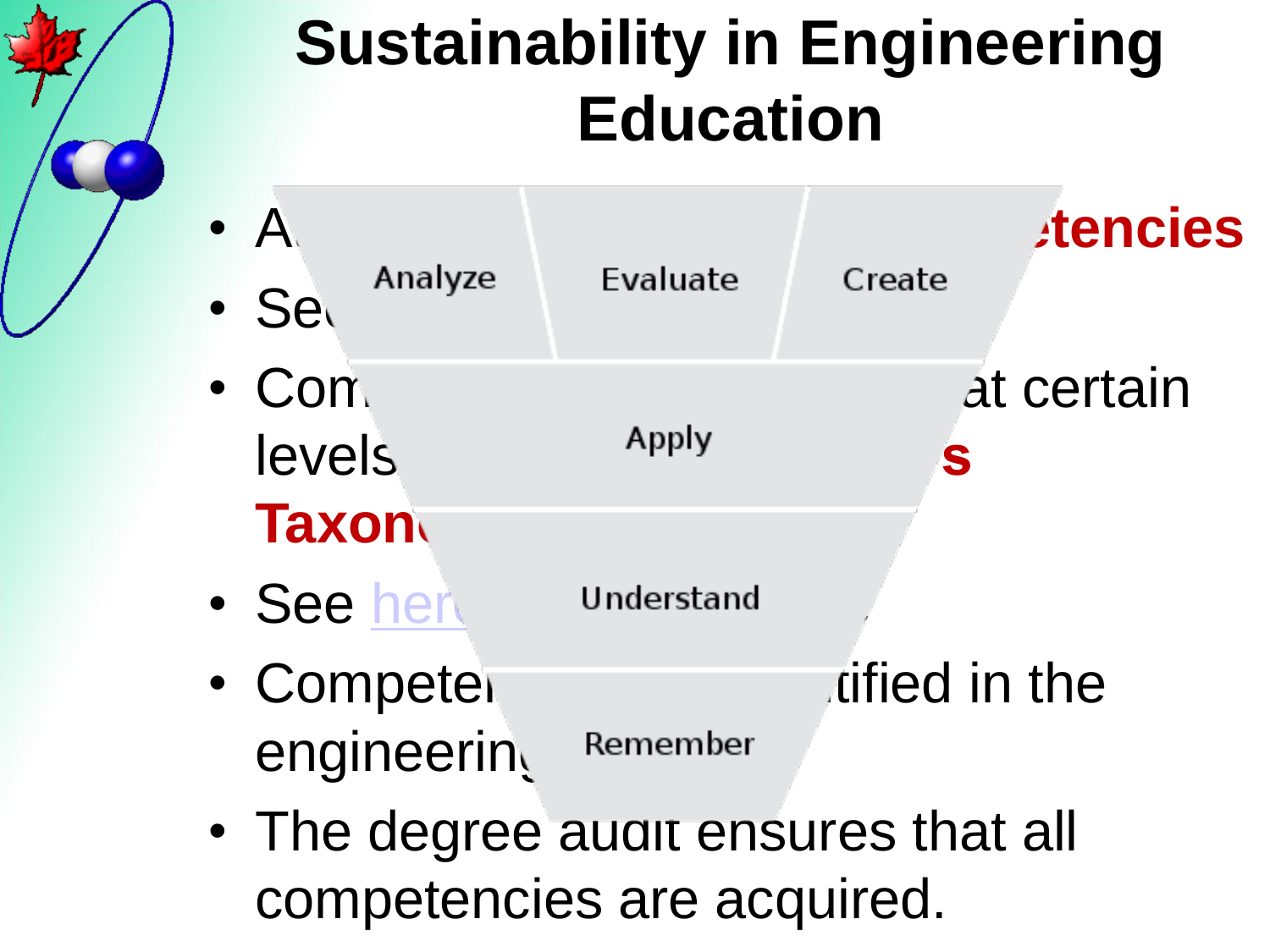# **Sustainability in Engineering Education**

- Sustainability is one of the attributes for engineering at McMaster
- McMaster has a long nuclear tradition;
- Nuclear is seen as an integral part of the sustainability.
- Instructors now need to work the sustainability aspect into the nuclear engineering courses.
- Also, need to define a measure for success.